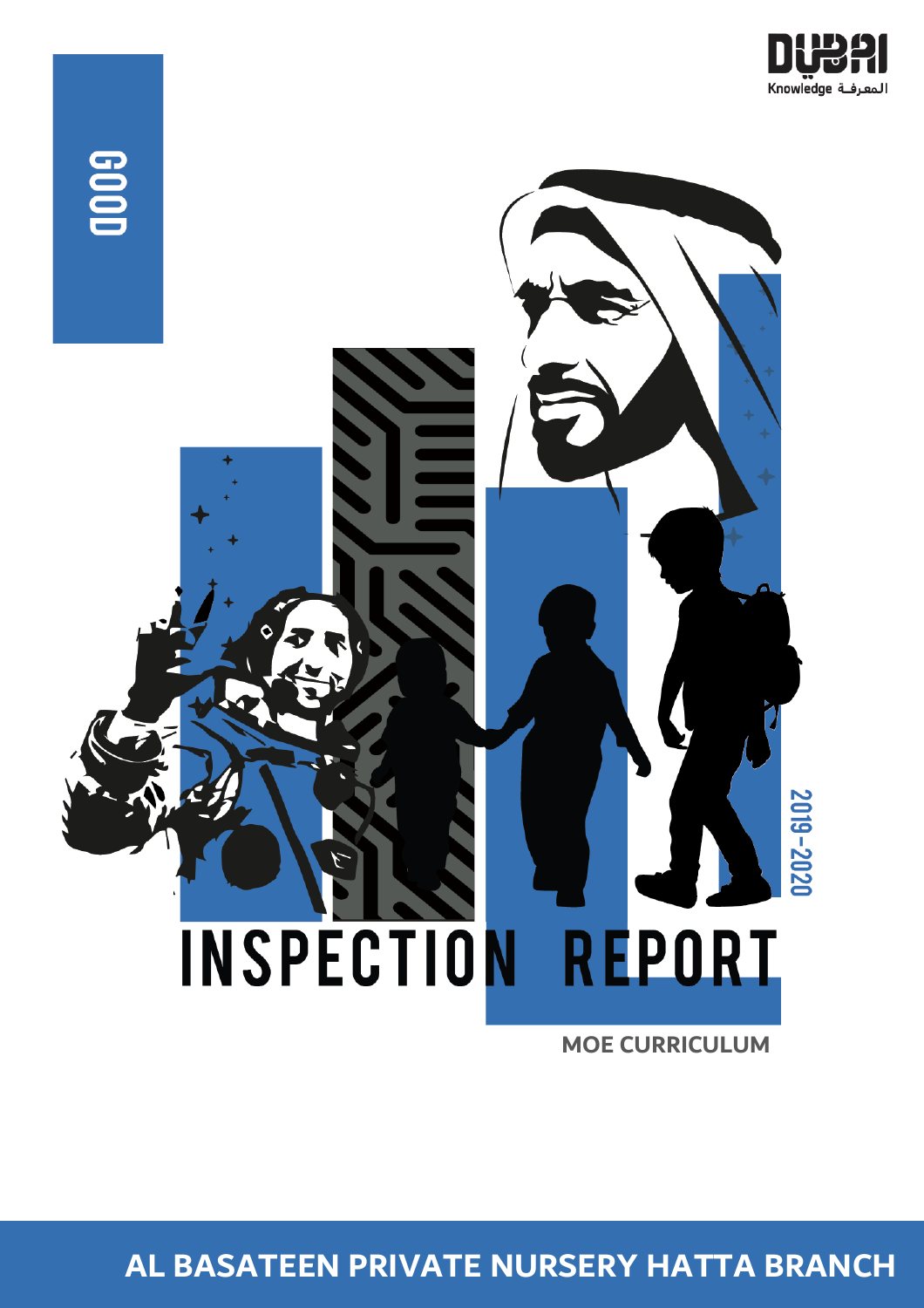

### **Contents**

<span id="page-1-0"></span>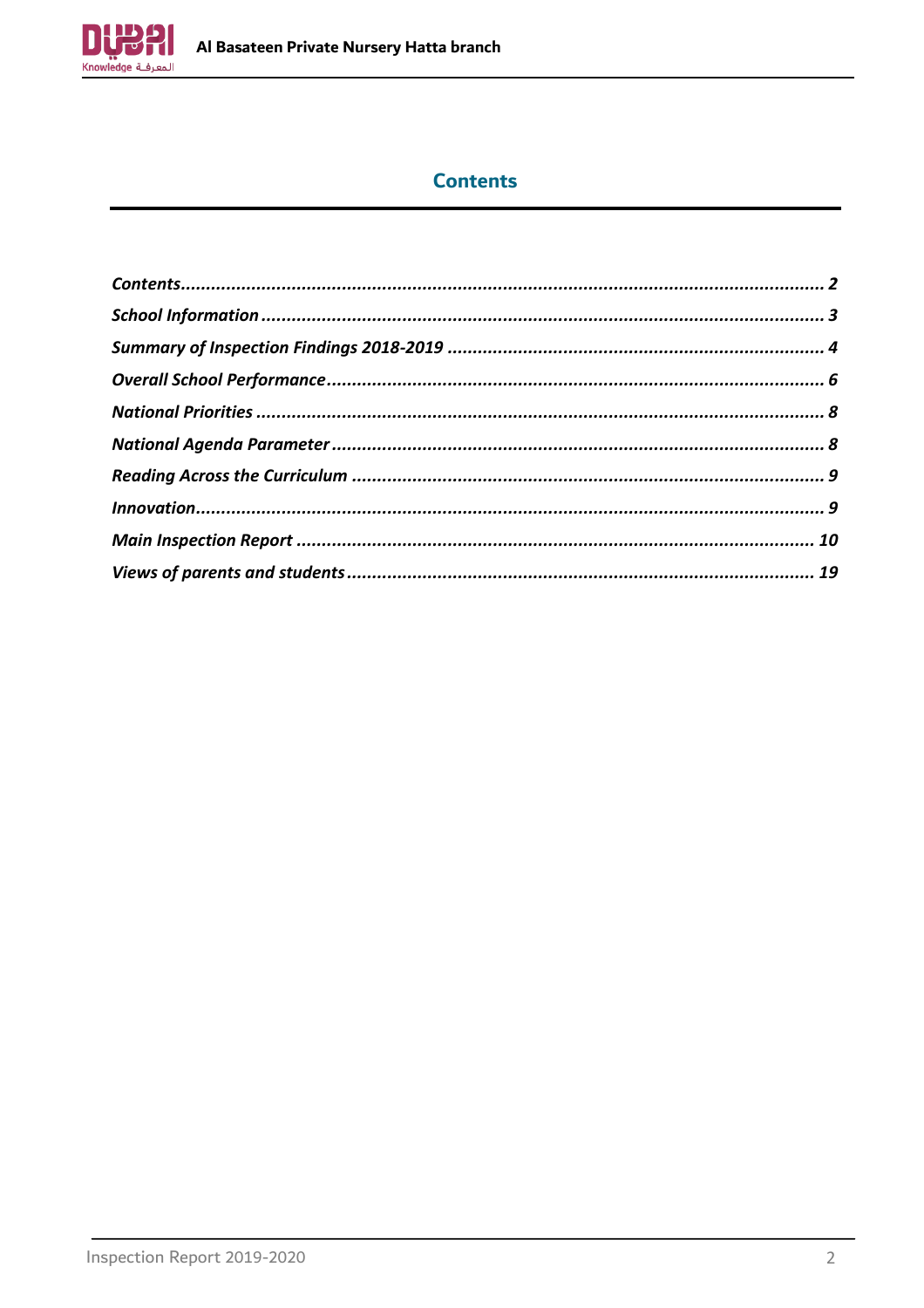

### <span id="page-2-0"></span>**School Information**

|                     | $\odot$                                                                                                 | Location                                                    | Hatta                         |
|---------------------|---------------------------------------------------------------------------------------------------------|-------------------------------------------------------------|-------------------------------|
|                     | $\mathbb{R}$                                                                                            | Opening year of School                                      | 2003                          |
| General Information | ₩                                                                                                       | Website                                                     | www.albasateenkindergarten.ae |
|                     | Q                                                                                                       | Telephone                                                   | 971048523151                  |
|                     | Q                                                                                                       | Principal                                                   | Wadha Helal                   |
|                     | UU UU                                                                                                   | Principal - Date appointed                                  | 3/2/2019                      |
|                     | $\mathbb{S}$                                                                                            | Language of Instruction                                     | English, Arabic               |
|                     | 的                                                                                                       | <b>Inspection Dates</b>                                     | 04 to 05 November 2019        |
|                     |                                                                                                         | Gender of students                                          | Boys and girls                |
|                     | 释                                                                                                       |                                                             | $4 - 5$                       |
|                     | AGE                                                                                                     | Age range                                                   | <b>KG 1-KG 2</b>              |
| Students            | $3^{0}^{0}$                                                                                             | Grades or year groups<br>Number of students on roll         | 112                           |
|                     | 帶                                                                                                       |                                                             |                               |
|                     |                                                                                                         | Number of Emirati students                                  | 54                            |
|                     | (SP)                                                                                                    | Number of students of determination                         | 3                             |
|                     |                                                                                                         | Largest nationality group of students                       | Arab                          |
|                     | Ĥ.                                                                                                      | Number of teachers                                          | 12                            |
|                     | $\bigoplus$                                                                                             | Largest nationality group of teachers                       | Emirati                       |
| <b>Teachers</b>     | A)                                                                                                      | Number of teaching assistants                               | 9                             |
|                     |                                                                                                         | Teacher-student ratio                                       | 1:9                           |
|                     | <b>FID</b><br>COM                                                                                       | Number of guidance counsellors                              | $\mathbf 0$                   |
|                     | $\circledS$                                                                                             | Teacher turnover                                            | 1%                            |
|                     |                                                                                                         |                                                             |                               |
|                     | <b>HAN</b>                                                                                              | Educational Permit/ License                                 | MoE                           |
|                     |                                                                                                         | Main Curriculum                                             | MoE                           |
| Curriculum          | 霉                                                                                                       | <b>External Tests and Examinations</b>                      | MoE                           |
|                     |                                                                                                         | Accreditation                                               | None                          |
|                     | $\begin{bmatrix} \overline{\mathbf{g}} \\ \overline{\mathbf{g}} \\ \overline{\mathbf{u}} \end{bmatrix}$ | National Agenda Benchmark Tests                             | None                          |
|                     |                                                                                                         | School Journey for AL BASATEEN PRIVATE NURSERY HATTA BRANCH |                               |

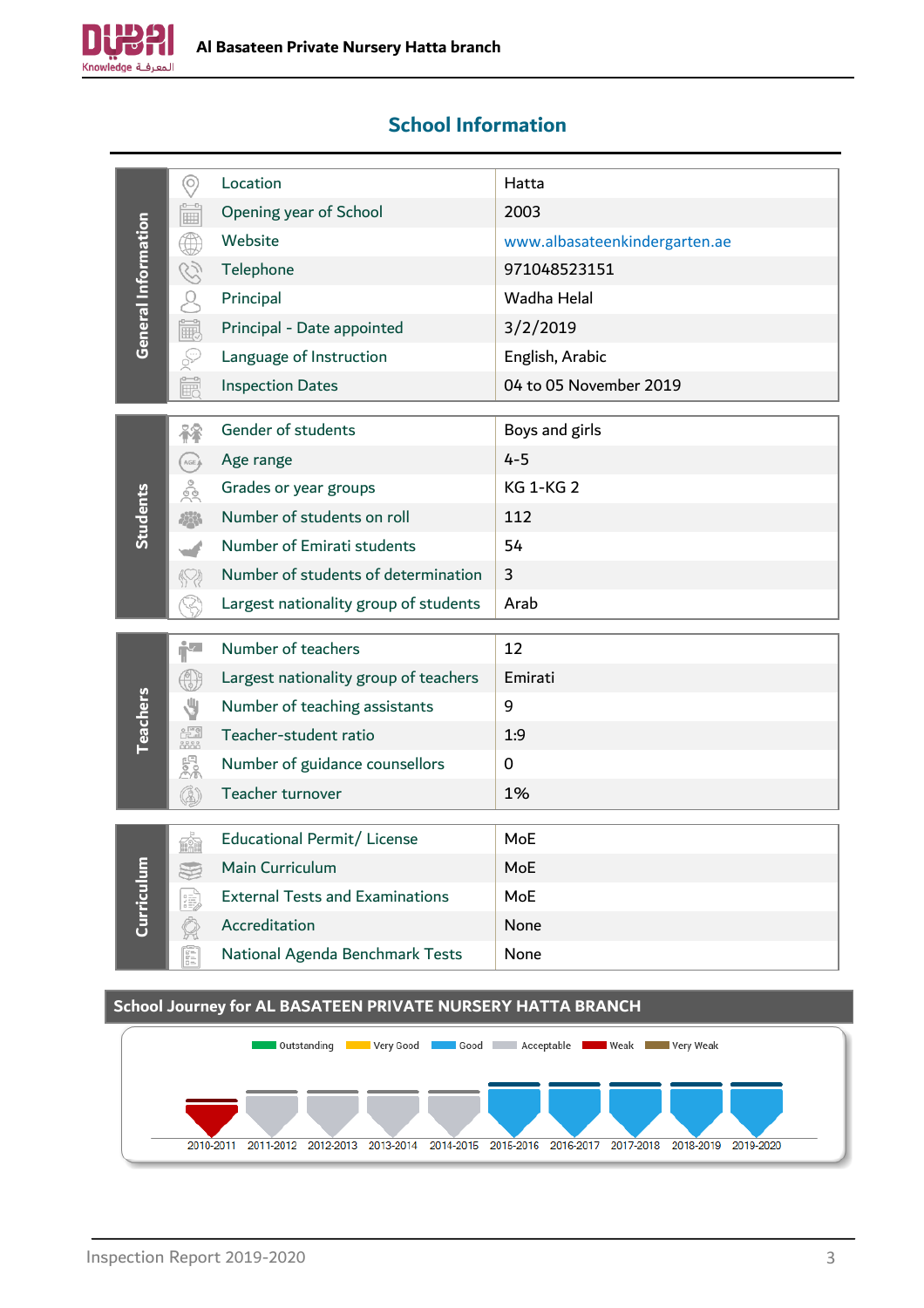

### **Summary of Inspection Findings 2018-2019**

<span id="page-3-0"></span>The overall quality of education provided by the school is **good**. The section below summarises the inspection findings for students' outcomes, provision and leadership.

| <b>Students Outcomes</b>     | Children's attainment and progress is generally good across all subjects except for their<br>attainment in science which is acceptable. Children's understanding of Islamic concepts and skills<br>are improving, as are their listening skills in both Arabic and English. Children's numeracy and<br>investigative skills and their use of appropriate vocabulary is developing well. Children are active,<br>engaged learners and in a few subjects, link their learning to everyday life. Their curiosity,<br>creativity, and innovation are occasionally constrained by a lack of accessible technology.<br>Children are keen to develop their understanding in purposeful learning environments. They<br>respond very positively to their teachers and to their learning. Their positive engagement during<br>assemblies and collaborative activities is a notably positive feature. Children are not always self-<br>directed when need to make individual decisions such as those regarding making healthy eating<br>choices. |
|------------------------------|---------------------------------------------------------------------------------------------------------------------------------------------------------------------------------------------------------------------------------------------------------------------------------------------------------------------------------------------------------------------------------------------------------------------------------------------------------------------------------------------------------------------------------------------------------------------------------------------------------------------------------------------------------------------------------------------------------------------------------------------------------------------------------------------------------------------------------------------------------------------------------------------------------------------------------------------------------------------------------------------------------------------------------------|
|                              | Teaching ensures active learning within well-established routines that provide security for<br>learners. However, there are too few opportunities for paired, group and independent work.<br>Teachers demonstrate a strong understanding of how children learn but their confidence in<br>implementing an enquiry-based approach to learning is just emerging. Assessment is limited to<br>that required to report to parents their child's current levels of attainment; it is not rigorously<br>analysed to accurately evaluate children's progress towards meeting agreed targets.                                                                                                                                                                                                                                                                                                                                                                                                                                                 |
| Provision for learners       | The curriculum is planned appropriately to meet the learning needs of most children. The<br>recognition of differences in the abilities and learning needs of children, particularly the high<br>achievers, is emerging; it requires further development. Across all subjects there is an emphasis<br>on knowledge development rather than a balance knowledge, understanding and skills<br>development. Learning corners are a welcome addition and provide curricular enrichment, as do<br>stronger links to the UAE culture and heritage.                                                                                                                                                                                                                                                                                                                                                                                                                                                                                          |
|                              | The relationships between teachers and children are a notable strength of the nursery, with an<br>ethos of warmth and caring strongly evident. The safeguarding and protection of children is at<br>the forefront of the nursery's mission and procedures. The nursery successfully establishes and<br>maintains high levels of children's attendance. The identification of, and support for children who<br>are high achievers requires further development.                                                                                                                                                                                                                                                                                                                                                                                                                                                                                                                                                                        |
| Leadership and<br>management | The recently appointed principal is keen to improve the nursery, by developing appropriate next<br>steps for improvement. Leaders and staff are beginning to improve teaching and learning.<br>However, these changes have not had sufficient time to be fully embedded. Improvements have<br>occurred in the nursery's provision for health and safety and its care and support. The school<br>values parents as partners in their children's education. The nursery's community outreach<br>programme is commendable.                                                                                                                                                                                                                                                                                                                                                                                                                                                                                                               |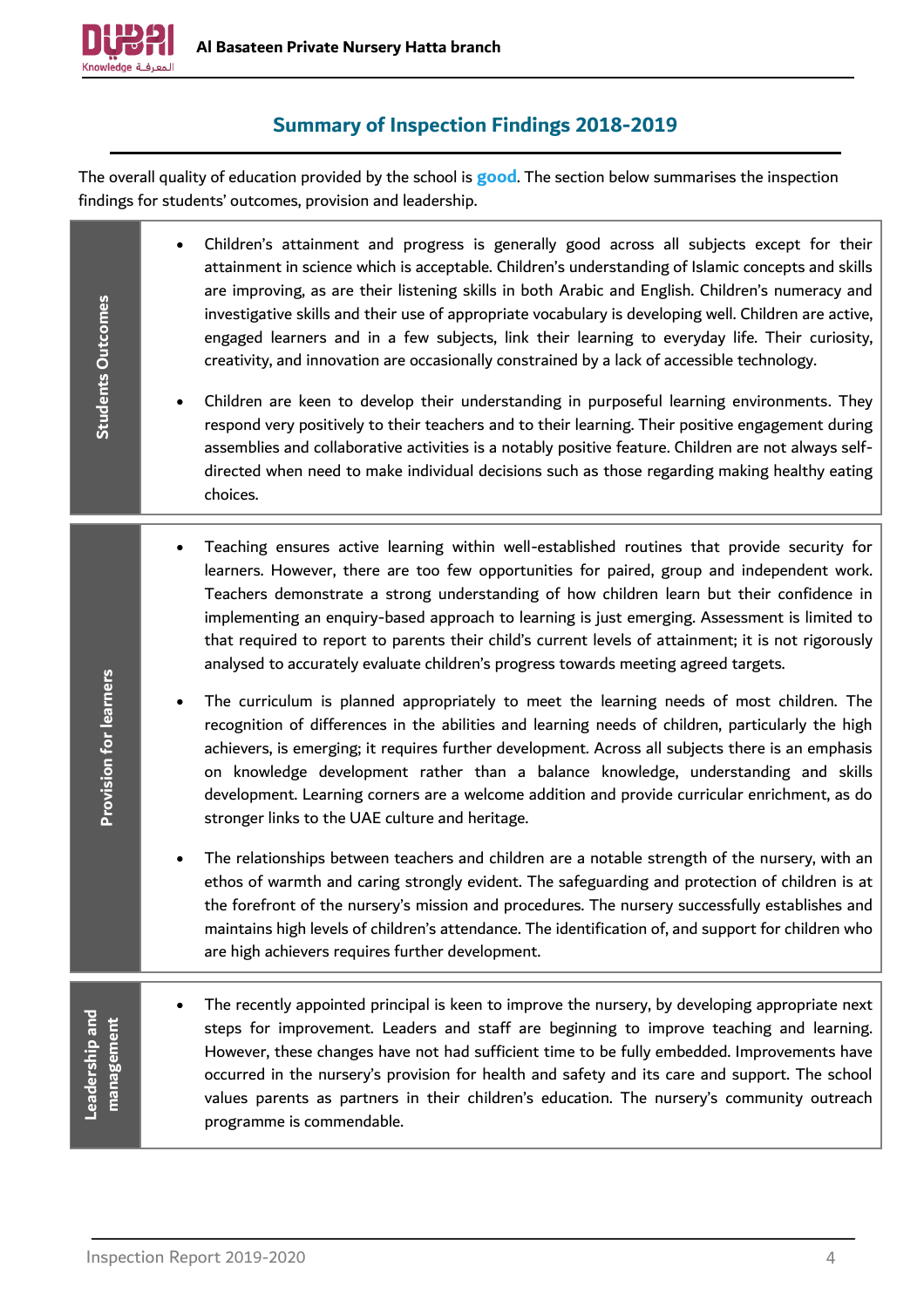

#### **The Best Features of The School:**

- The capacity of the principal and middle level leaders to improve the learning experiences of children
- The parental support and strong links with the local community
- The children's strong understanding of Islamic values and their pride in, and awareness of Emirati culture

### **Key Recommendations:**

- Develop a more systematic and cohesive approach to assessment; identifying what children know and their next steps should be. Ensure teachers make effective use of these data to inform curriculum modification, teaching and learning.
- In order to track the progress for all groups of children more consistently, review the mathematics and science curricula to identify the learning expectations at each level of ability.
- Improve teaching for effective learning by:
	- o developing children's skills and concepts through enquiry and differentiated learning activities
	- o increasing expectations to ensure that challenge for the more able children are features in lessons.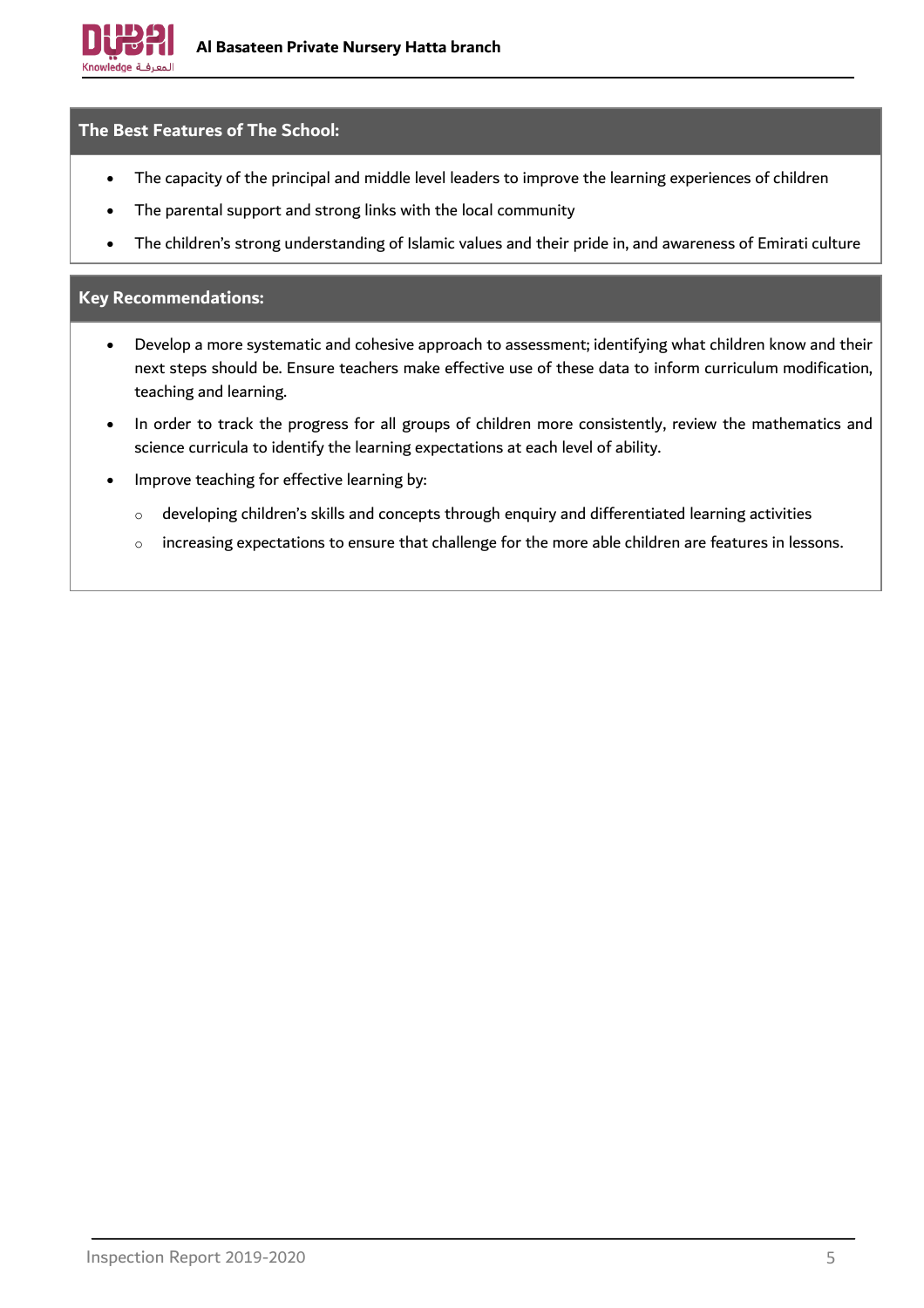<span id="page-5-0"></span>

### **Overall School Performance**

## **Good**

**1. Students' Achievement**

|                                     |            | KG             |
|-------------------------------------|------------|----------------|
| Islamic                             | Attainment | Good           |
| Education                           | Progress   | Good           |
|                                     | Attainment | Good           |
| Arabic as a<br>First Language       | Progress   | Good           |
| Arabic as an                        | Attainment | Not applicable |
| Additional<br>Language              | Progress   | Not applicable |
| ABC<br>English                      | Attainment | Good           |
|                                     | Progress   | Good           |
| +<br>$\times$                       | Attainment | Good           |
| Mathematics                         | Progress   | Good           |
|                                     | Attainment | Acceptable     |
| دسہ<br>Science                      | Progress   | Good           |
| <b>UAE Social</b><br><b>Studies</b> | Attainment | Good           |
|                                     |            | KG             |
| <b>Learning skills</b>              |            | Good           |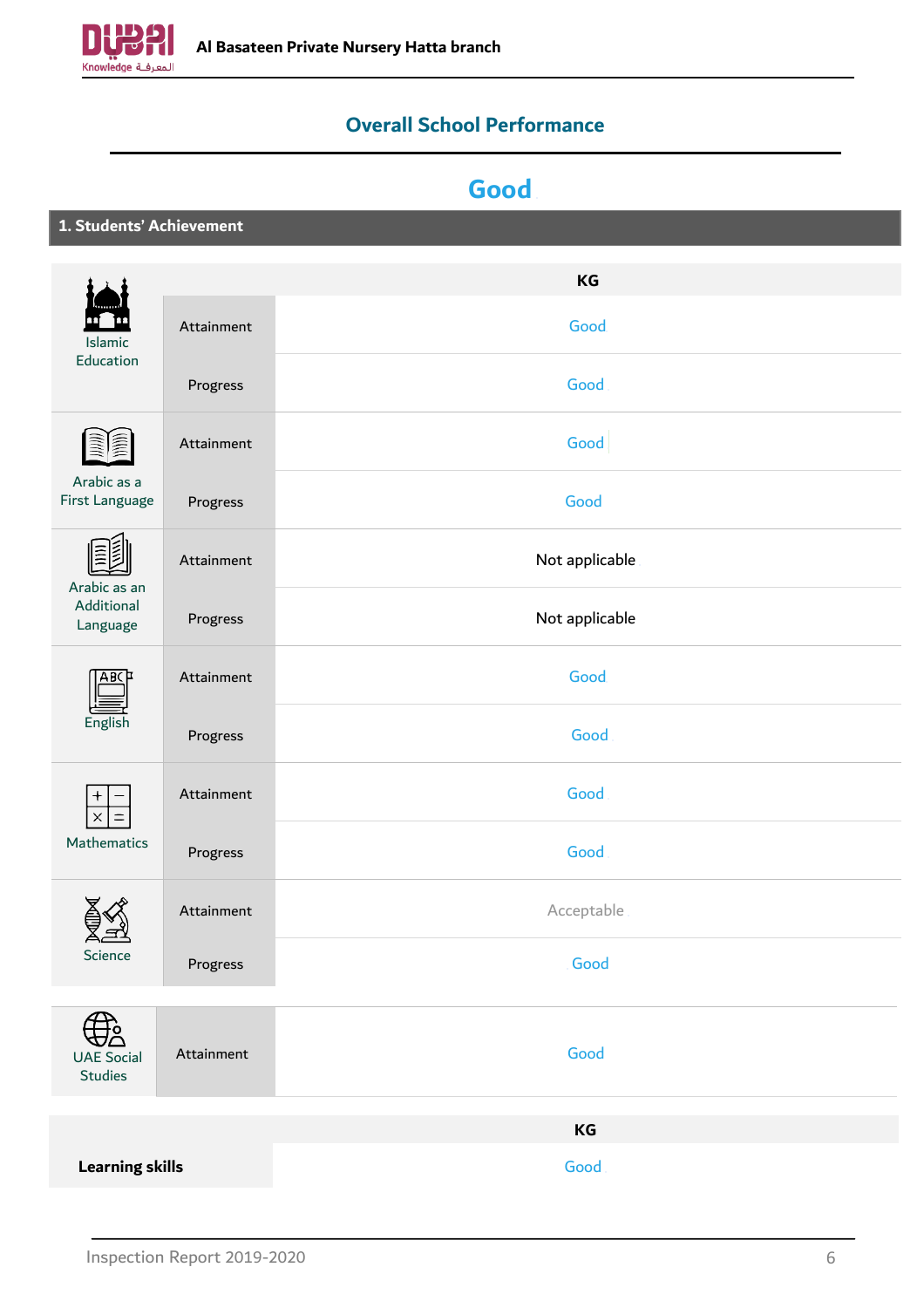

| 2. Students' personal and social development, and their innovation skills                       |                                                           |  |
|-------------------------------------------------------------------------------------------------|-----------------------------------------------------------|--|
|                                                                                                 | <b>KG</b>                                                 |  |
| <b>Personal development</b>                                                                     | Very good                                                 |  |
| <b>Understanding of Islamic</b><br>values and awareness of<br><b>Emirati and world cultures</b> | Outstanding                                               |  |
| Social responsibility and<br>innovation skills                                                  | Good                                                      |  |
| 3. Teaching and assessment                                                                      |                                                           |  |
|                                                                                                 | <b>KG</b>                                                 |  |
| <b>Teaching for effective learning</b>                                                          | Good                                                      |  |
| <b>Assessment</b>                                                                               | Acceptable                                                |  |
| 4. Curriculum                                                                                   |                                                           |  |
|                                                                                                 | <b>KG</b>                                                 |  |
| Curriculum design and<br>implementation                                                         | Good                                                      |  |
| <b>Curriculum adaptation</b>                                                                    | Acceptable                                                |  |
|                                                                                                 | 5. The protection, care, guidance and support of students |  |
|                                                                                                 | <b>KG</b>                                                 |  |
| Health and safety, including<br>arrangements for child<br>protection/ safeguarding              | Very good                                                 |  |
| <b>Care and support</b>                                                                         | Good <sup>7</sup>                                         |  |
| 6. Leadership and management                                                                    |                                                           |  |
| The effectiveness of leadership                                                                 | Good                                                      |  |
| School self-evaluation and improvement planning                                                 | Acceptable                                                |  |
| <b>Parents and the community</b>                                                                | Very good                                                 |  |
| Governance                                                                                      | Acceptable                                                |  |
| Management, staffing, facilities and resources                                                  | Good                                                      |  |

For further information regarding the inspection process, please look at **[UAE School Inspection Framework](https://www.khda.gov.ae/Areas/Administration/Content/FileUploads/Publication/Documents/English/20170112135640_KHDAINSPECTIONFRAMEWORKEN.pdf)**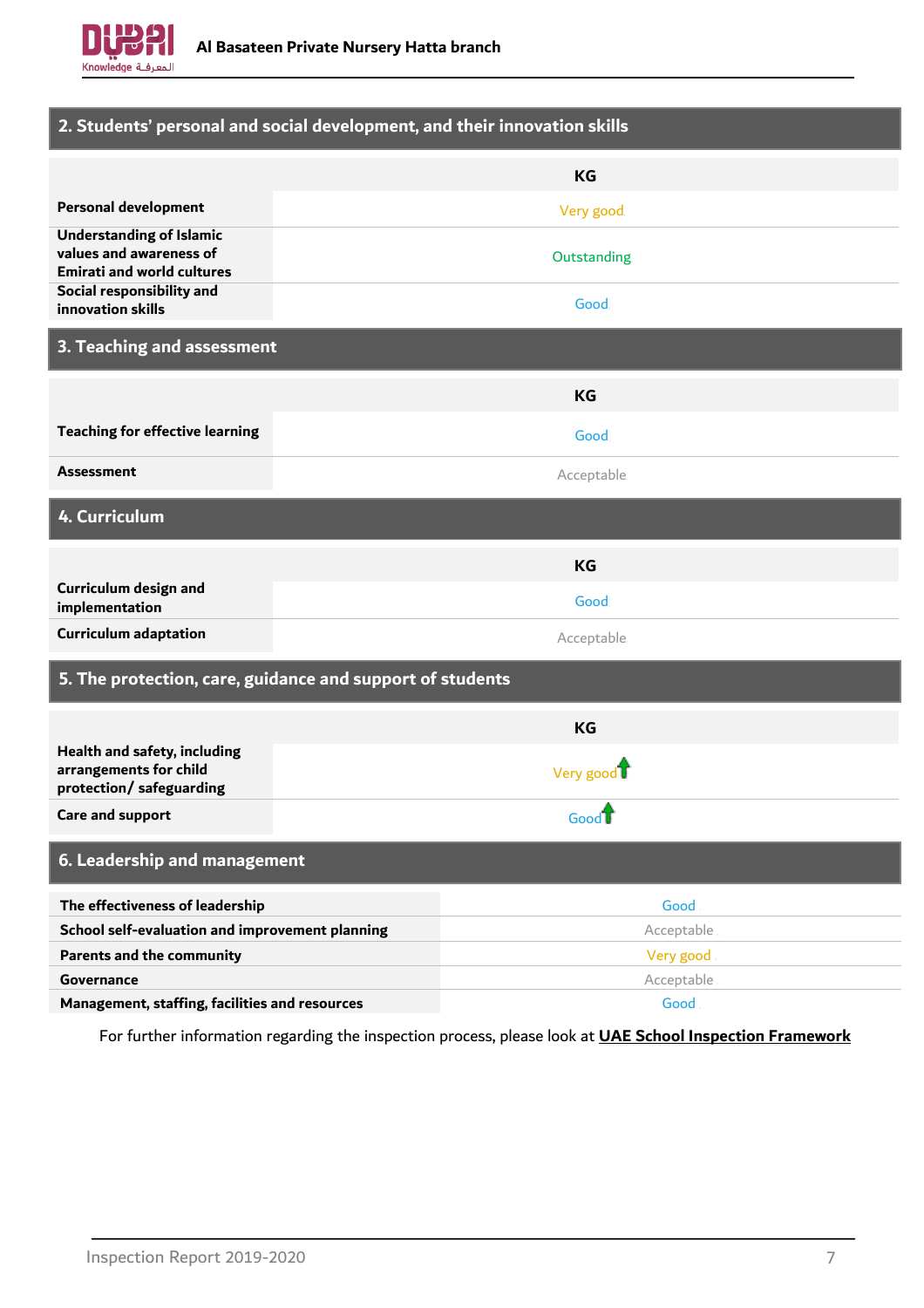

### **National Priorities**

#### <span id="page-7-1"></span><span id="page-7-0"></span>**National Agenda Parameter**



In 2014, H.H. Sheikh Mohammed Bin Rashid Al Maktoum, Vice-President and Prime Minister of the UAE, and Ruler of Dubai, launched the UAE National Agenda 2021. In 2015, KHDA launched the National Agenda Parameter, which is a method for measuring and monitoring schools' progress towards achieving the UAE National Agenda targets. The following section focuses on the success of the school in meeting the National Agenda Parameter targets :

**For Development:** Not applicable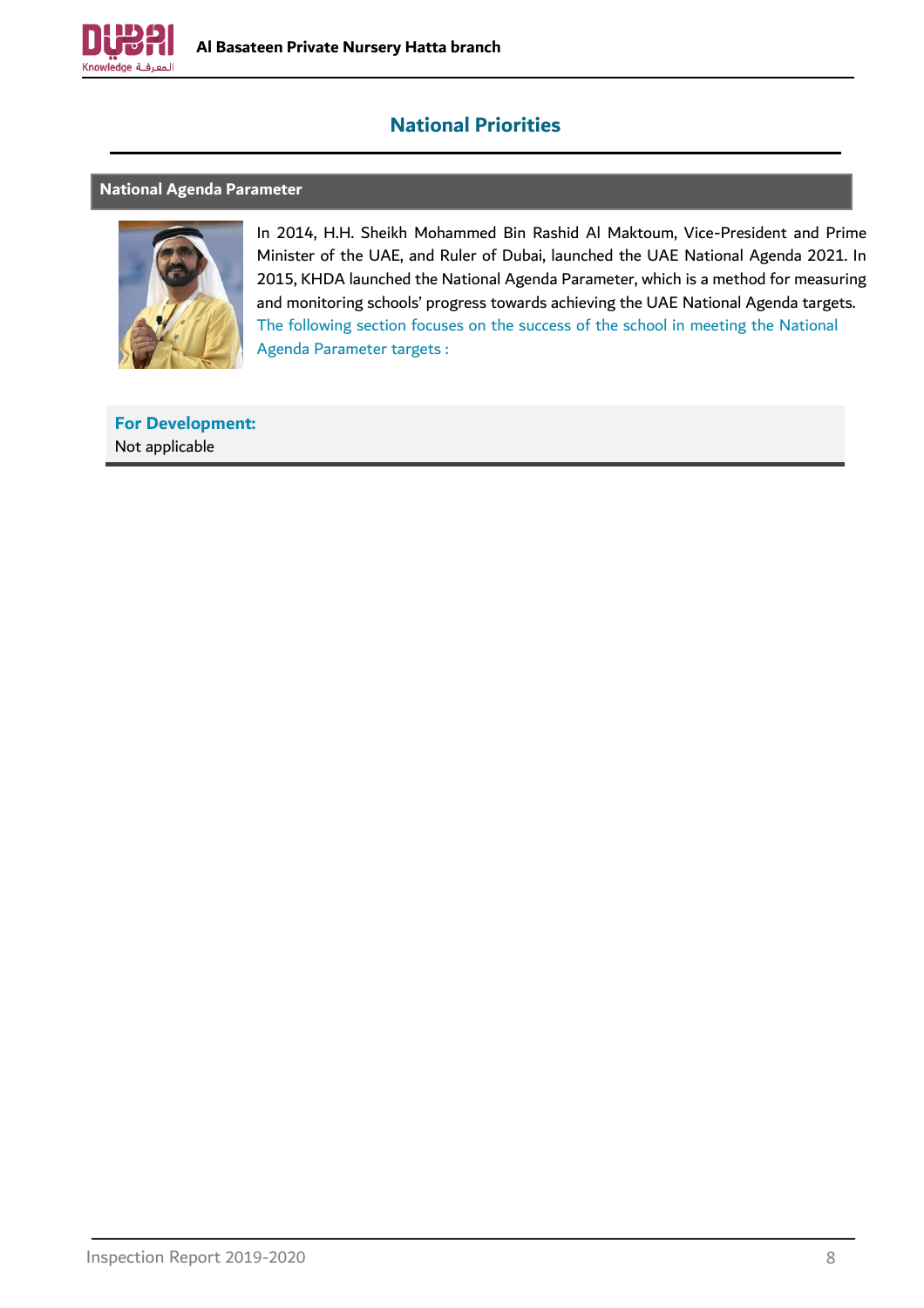

#### <span id="page-8-0"></span>**Reading Across the Curriculum**

- The analysis of data related to reading from required assessments is not yet established. As a result, children's progress in reading skills development is not tracked effectively. In lessons, teaching focuses wisely at this stage on the building of vocabulary, listening and speaking.
- Children are confident in attempting unknown words in texts they read across subjects and understand strategies to decode and blend new language.
- Children have appropriate opportunities to be read books in an engaging manner in group or individualised ways.
- The nursery has recently developed a reading policy but has not yet deployed a reading coordinator. Children's only opportunities to access print is are the classrooms and the reception area.

#### **The school's provision, leading to raised outcomes in reading across the curriculum is emerging**

#### **For Development:**

• Implement a library programme for improving reading strategies for teachers, children and their parents which will enable children in the nursery to be confident lifelong readers.

#### <span id="page-8-1"></span>**Innovation**

- Children are very keen to learn and enthusiastically follow teachers' guidance in lessons and activities. They do not yet routinely suggest or develop their own projects.
- The children take part in the school's community outreach to help others. They visit senior citizens and give presents. They celebrate National days with enthusiasm and pride.
- Approaches to teaching do not yet make the very best use of the newly developed classroom learning areas such as, the learning corners.
- Specialist rooms and areas for instance, the science laboratory and the learning corners enhance curricular provision. Children are beginning to use these facilities to explore and discover.
- Leaders value children' participation in the nursery and community projects. They do not yet facilitate children's thinking about leading projects or solving problems.

#### **The school's promotion of a culture of innovation is emerging**

#### **For Development:**

• Coach children to promote skills of creativity and innovation by providing more opportunities for creative and critical thinking in lessons and during free play activities.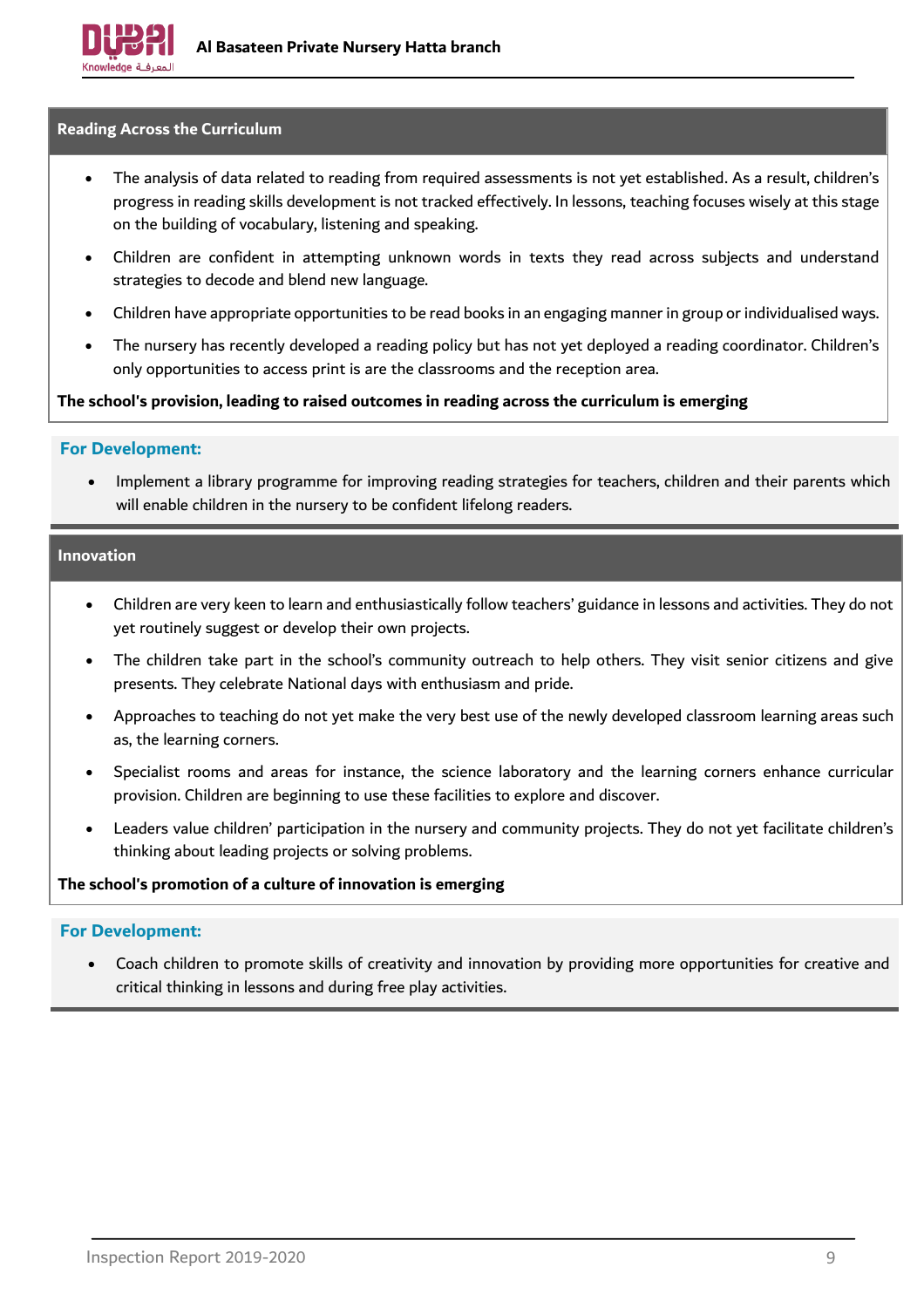

### <span id="page-9-0"></span>**Main Inspection Report**

| 1. Students' Achievement |      |  |
|--------------------------|------|--|
| <b>Islamic Education</b> |      |  |
|                          | KG   |  |
| Attainment               | Good |  |
| Progress                 | Good |  |

- In KG1 and KG2, children exhibit an improving picture of their understanding of Islamic concepts and skills. They show better recitation skills than they did in the previous academic year.
- Children make meaningful links to their daily-life experiences. They attain above expectations in their understanding of Islamic concepts such as, the belief in Allah and in helping needy people. However, their use of technology to enhance learning and progress remains limited.
- The Islamic department has adopted the newly approved Islamic education curriculum, and this helps children to explore more topics and improve their recitation skills.

#### **For Development:**

- Continue to support children to improve their skills of recitation.
- Use different resources such as, technology to enhance learning and meet children's different needs.

### **Arabic as a First Language**

|            | КG   |
|------------|------|
| Attainment | Good |
| Progress   | Good |

- There have been few changes in the children's typical attainment or progress this year. Most achieve in line with, and a majority achieve above expectations.
- The development of children's language skills is improving over time. The listening skills of children are the most developed across KG2 as they exhibit no difficulty in understanding and responding appropriately to their teachers' use of standard Arabic. However, they show less confidence when initiating or engaging in simple conversations.
- The Arabic department is adopting the newly approved curriculum with appropriate material and activities. This approach successfully engages children in relevant and real-world topics. However, its impact is not evident, particularly with speaking skills.

### **For Development:**

• Provide children with planned opportunities to improve their speaking skills.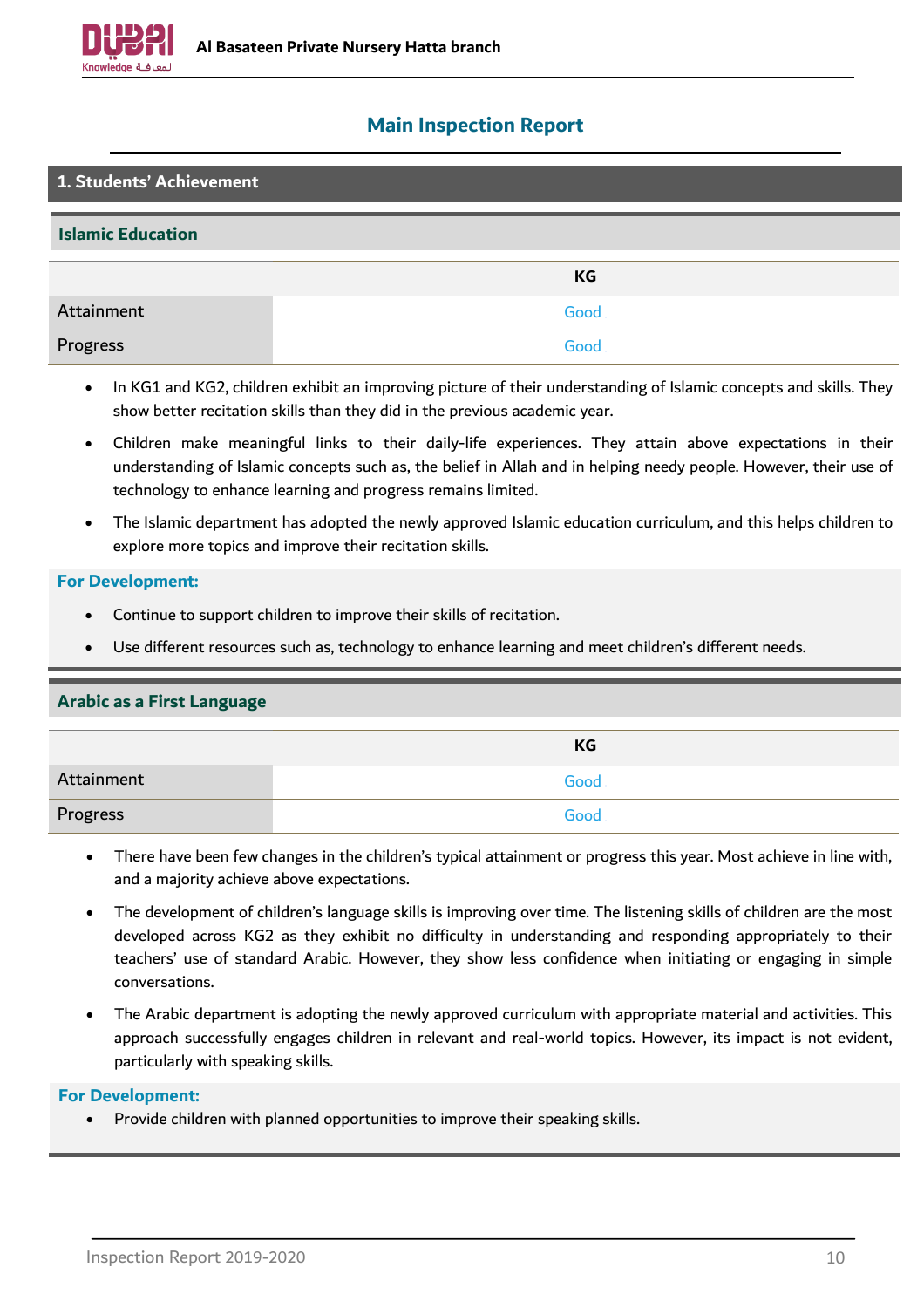

| <b>English</b> |      |
|----------------|------|
|                |      |
|                | KG   |
| Attainment     | Good |
| Progress       | Good |

- Achievement data indicate that a majority of children are achieving above the expected curriculum levels. This is evident in lessons, in their recent work, and also over successive years. Assessments in English are reliably well-matched to curriculum standards.
- From KG1 the children's well-developed listening comprehension helps them to follow increasingly complex instructions from their teachers. Their understanding of phonics is helping them to read and write short words with increasing confidence. Speaking skills across both levels do not develop as rapidly as other skills in language.
- Teaching, with well-focused active learning, is supporting children's development in listening, reading and writing. However, teachers do not always allow children to work together in pairs and to practice using new vocabulary. Similarly, free play opportunities are not always as language rich as they could be.

• Provide more frequent and regular opportunities for children to talk in pairs, so that they begin to share with each other new vocabulary and in free play contexts.

| <b>Mathematics</b> |      |
|--------------------|------|
|                    | KG   |
| Attainment         | Good |
| Progress           | Good |

- KG1 and KG2 children demonstrate a good understanding of fundamental mathematics in numeracy. By KG2, a majority can read and write numbers up to 100 and are beginning to use their knowledge in solving two single digits addition problems.
- The majority of KG2 children are also able to identify 2D shapes and classify them by one attribute. However, the limited scope in exposing children to other concepts in mathematics, limits some children's progress in identifying and creating patterns, measurements, 3D shapes and time.
- A majority of children make better than expected progress because of focused teacher support, and the provision of more models and resources, to manipulate and deepen their understanding of mathematical concepts.

- Provide further mathematical learning opportunities within the outdoor provision to ensure that all the children are able to apply their skills independently in a consistent and confident way.
- Raise attainment by directing children to work on more personalised tasks that set appropriate targeted challenges.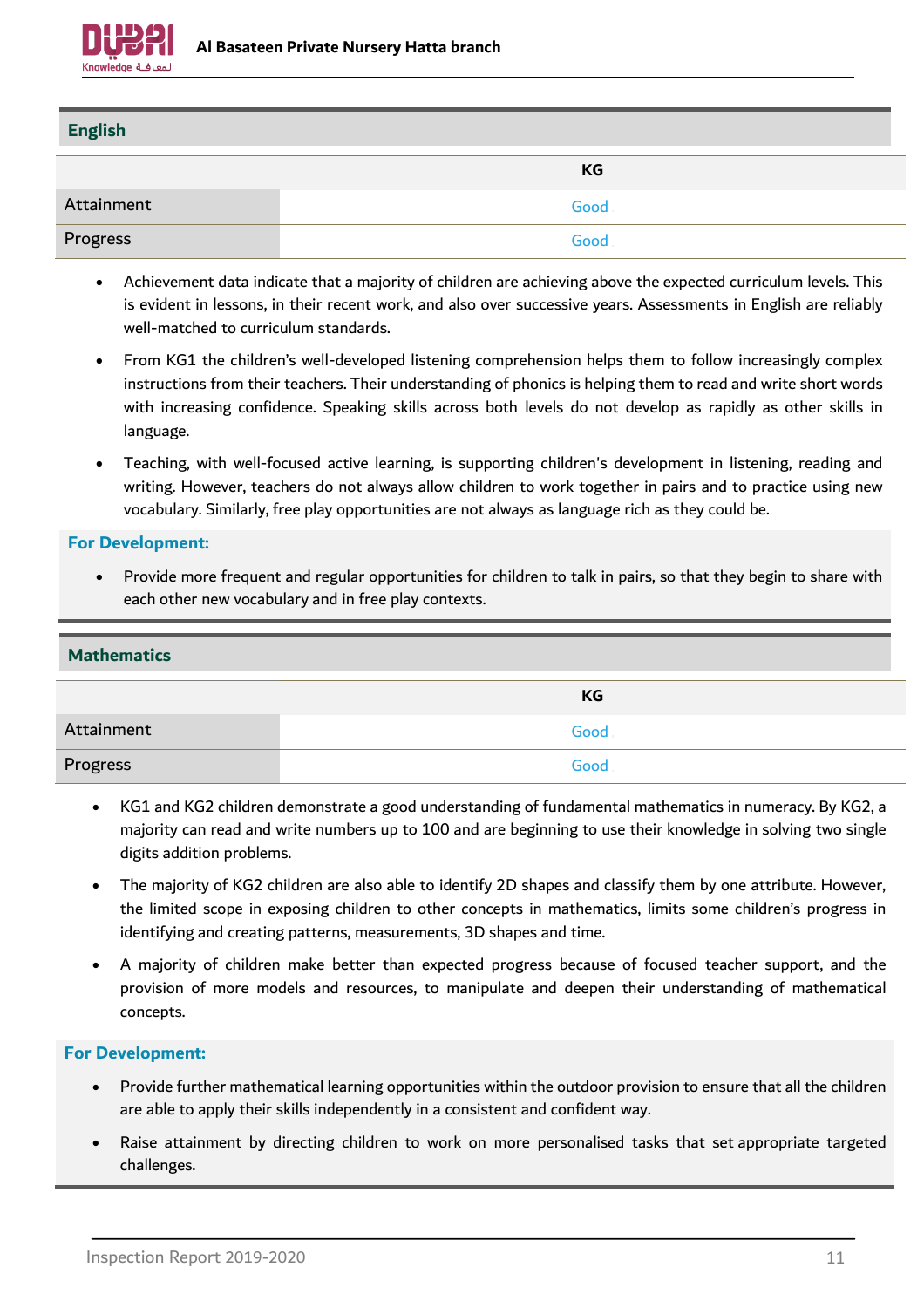

| <b>Science</b> |             |
|----------------|-------------|
|                | KG          |
| Attainment     | Acceptable. |
| Progress       | Good        |

- Most children demonstrate a secure understanding, knowledge and skills in science that are in line with curriculum expectations. Most KG1 children are beginning to understand attributes of magnets and springs, plant seeds and use science terminology appropriately. Older children enjoy activities such as planting, testing out gravity theory and researching planets.
- Progress for the majority of children is improving because of an increased focus in lesson in developing independence and confidence when exploring and conducting trial and error investigations. However, the impact of such changes are not yet measurable in improved children's attainment.
- The majority of children make better than expected progress because of the integration of science across all areas of learning using a thematic approach and the use of scientific tools.

- Review the science curriculum and align it with Ministry of Education (MoE) curriculum expectations.
- Improve teachers' knowledge about an enquiry-based approach to teaching science and ensure that the learning objectives develop children's observation and analytical skills.

# **UAE Social Studies All phases** Attainment Good

- A majority of children across KG attain well, based on their understanding of UAE culture and heritage, seen in lessons.
- In lessons children collaborate, follow directions and actively complete tasks. Assessment is not yet formalised; the nursery is not required to teach UAE social studies.
- Teachers have a secure knowledge of the subject and plan appropriate lessons. Differentiation of instruction is emerging. It is of varied quality and frequency.
- There is one stand-alone, 40-minute lesson each week for KG1 and KG2 children. Lessons are based on the MoE curriculum and taught in Arabic.

### **For Development:**

• Ensure that activities are differentiated to meet the needs of all children, especially for those who require more challenge.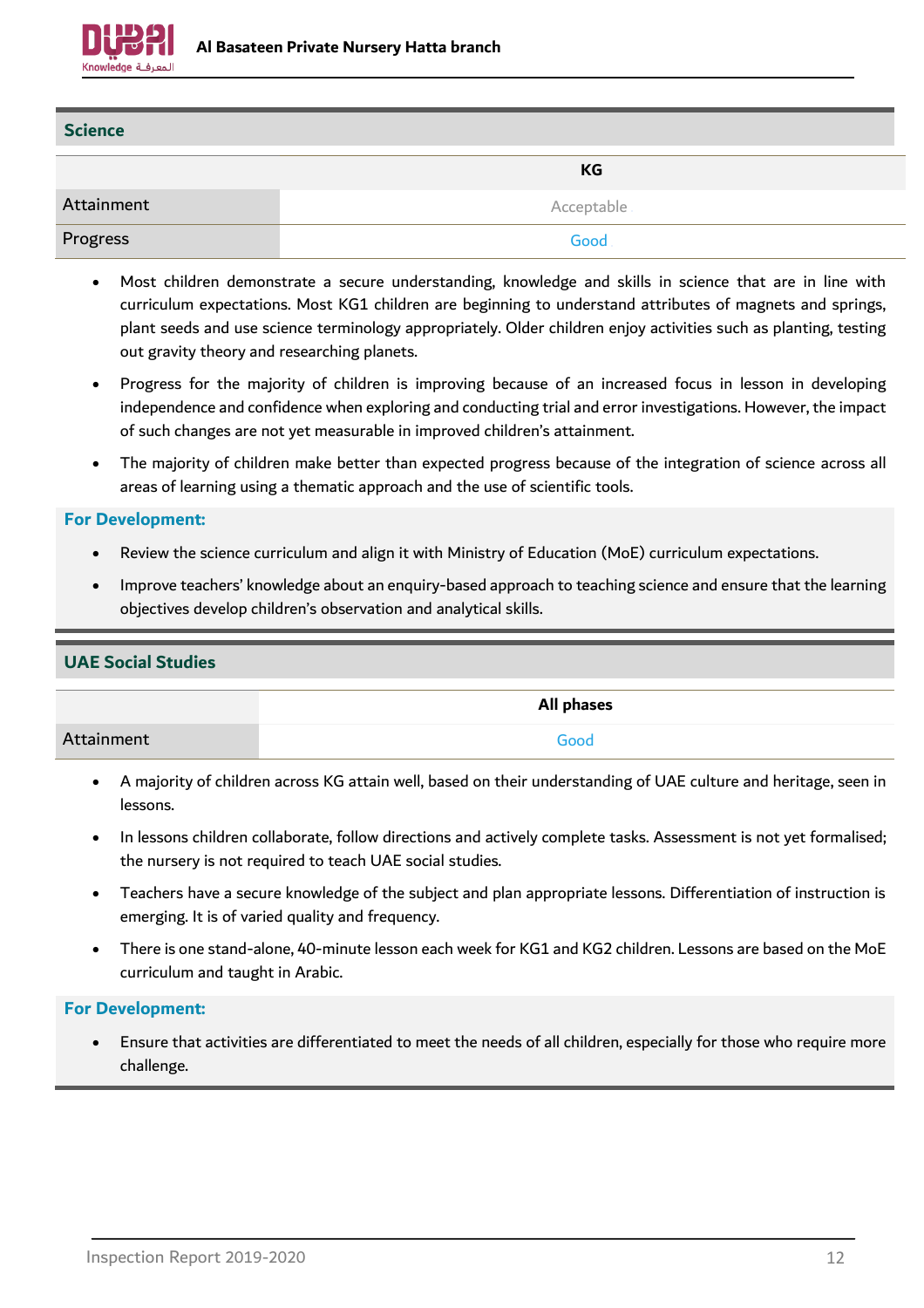

#### **Learning Skills**

|                 | <b>KG</b> |
|-----------------|-----------|
| Learning skills | Good.     |

- KG children are very keen to learn, and they engage enthusiastically in lesson activities. When given the opportunity, they are happy to share what they do well. They are often less clear about how to improve their learning and sometimes lack opportunities to work together in collaborative pairs or small groups.
- KG children enjoy taking turns and sharing resources in their groups. They play responsibly in free play settings, especially when using the activity and learning corners. In Islamic education and in English, children link their learning well to everyday life, but less so in mathematics.
- Children are beginning to use learning technologies capably such as, smartboards in lessons. However, as technologies are usually in fixed locations, children do not use technology as regularly or as flexibly as they could. This constrains their curiosity, creativity, and innovation.

#### **For Development:**

• Provide children with more flexible use of technology to enable them to express how and what they want to learn, and how to be creative and innovative.

| 2. Students' personal and social development, and their innovation skills |           |
|---------------------------------------------------------------------------|-----------|
|                                                                           | KG        |
| Personal development                                                      | Very good |

- Children respond positively to their teachers and contribute actively to the purposeful learning environments. They engage enthusiastically in most activities. Although they work well in groups, opportunities for independent work are limited. Children are self-disciplined, respond well to others, and rarely require direct supervision or need intervention from their teachers.
- Relationships between children and their teachers are positive, caring and compassionate. Children contribute well to the inclusive nature that pervades the nursery. To support children's healthy eating, the school has appointed a nutritionist who provides healthy snacks. Children's awareness about safety is increasing.
- Children are confident when speaking, especially during assemblies. They are eager to participate in lesson activities and are motivated to try their best. Children's attendance shows signs of improving.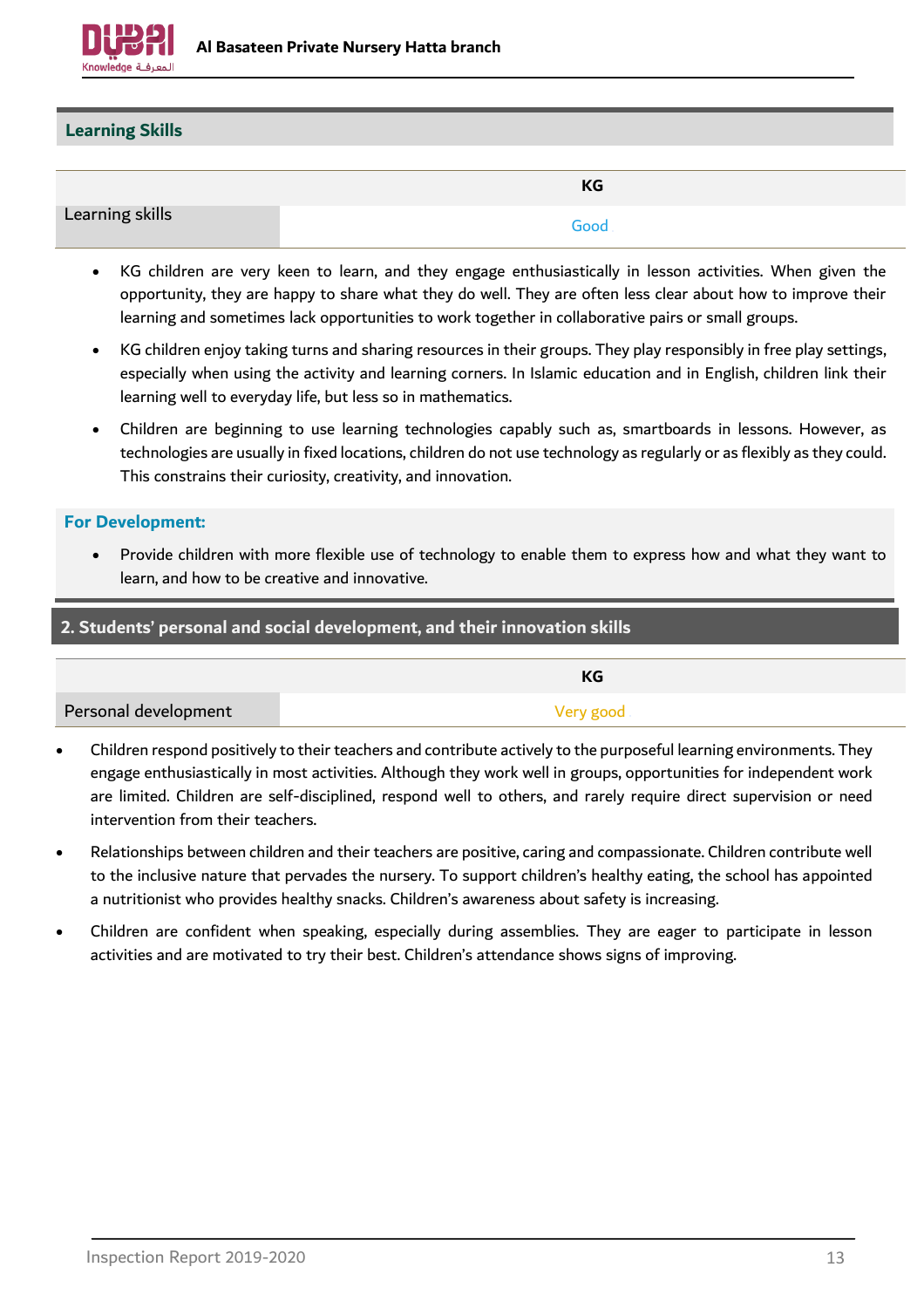

|                            | КG          |
|----------------------------|-------------|
| Understanding of Islamic   |             |
| values and awareness of    | Outstanding |
| Emirati and world cultures |             |

- Children show a very strong understanding and appreciation of the values and principles of Islam. They help to promote the Islamic values and culture across the nursery and support a range of activities to help others less fortunate than themselves.
- Children show an excellent understanding of the Emirati culture. They understand aspects of life in the UAE now and in the past and can compare the two periods in time. Children celebrate all the UAE events such as, the National and Flag days.
- Children demonstrate a very deep understanding of their own culture. They show respect to other nationalities in the school. Their understanding of wider world cultures is strong and steadily improving due to opportunities provided within the community.

|                           | КG   |
|---------------------------|------|
| Social responsibility and |      |
| innovation skills         | Good |

- Children are provided with opportunities to be involved in their community by participating in local events. Children are given the opportunity to be creative and innovative in applying what they know to other areas of learning in better lessons.
- Children care for their nursery and understand their responsibilities in and around the premises. They are beginning to apply their own understanding of enterprise through various activities. However, presently they are applying what they currently know rather than learning through role-play.
- Opportunities are provided for children to develop more fully their empathy and understanding of others. Campaigns such as 'feed the needy' are supporting children's understanding of the importance of zakat and sadaqa.

• Develop more programmes and activities to develop children's understanding of environmental sustainability.

| 3. Teaching and assessment         |      |
|------------------------------------|------|
|                                    | КG   |
| Teaching for effective<br>learning | Good |

- Teachers create a positive learning environment and use resources effectively to support children to be successful learners. Most teachers have strong subject knowledge and understand how children learn best. The use of circle time and corners of interest by teachers is helping to meet children's diverse learning needs.
- Teacher-child interactions are of high quality. Teachers of Islamic education and Arabic are beginning to provide children with opportunities for independent learning, enabling them to make better links to real life. Teaching in other subjects, where teachers dominate lessons, is limiting the development of skills of analysis, exploring, and independent problem-solving.
- The majority of teachers use effective strategies to meet the individual needs of most children. They often provide appropriate levels of challenge and support, although there are inconsistencies between subjects. Children's skills in innovation, research, and independent learning are emerging.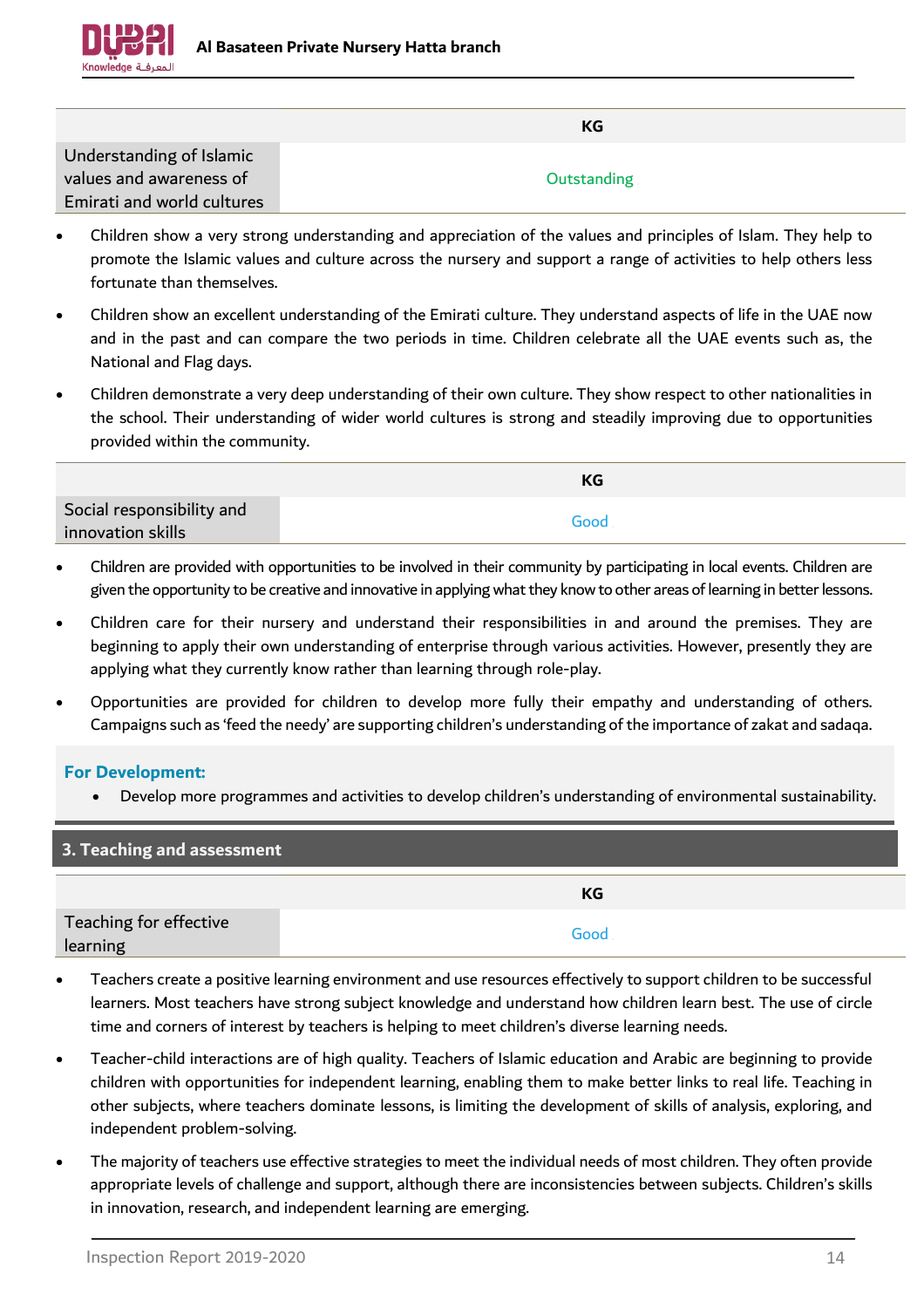

|            | <b>KG</b>  |
|------------|------------|
| Assessment | Acceptable |

- Internal assessment systems of and for learning are in place throughout the nursery to measure attainment and to track progress of children in the key subjects. However, these are not fully aligned to the MoE curriculum standards and as such, they lack coherence, accuracy and validity.
- The nursery has not fully identified the levelled performance indicators in order to benchmark children's attainment against the curriculum standards. The data collected are not analysed accurately. The setting of challenging targets and tracking children's progress in lessons and over time, remains underdeveloped.
- Teachers have a good knowledge of the strengths and weaknesses of individual children. An increasing number are analysing children's strengths and weaknesses but are not yet skilfully using this when modifying lesson plans to include appropriately differentiated instruction.

- Develop a more coherent and robust assessment system to enable teachers to track children's progress more accurately by:
	- $\circ$  aligning all internal assessment procedures to the Ministry of Education (MoE) curriculum standards
	- $\circ$  identifying the main performance indicators in order to assess children's outcomes more reliably.

| 4. Curriculum                           |      |
|-----------------------------------------|------|
|                                         | КG   |
| Curriculum design and<br>implementation | Good |

- The curriculum is enriched to ensure the effective development of knowledge, but with limited reference to skills development it is not sufficiently balanced. Planning for progression in learning is more secure.
- Teachers planning effectively promotes an interesting, enhancing learning environment. However, teachers seldom include cross-curricular links or ways to facilitate children's transfer of learning between different subjects. UAE social studies is well-integrated across subjects.
- The nursery has introduced a subject-based curriculum in response to the recommendations from the last inspection, as well as curriculum review using feedback from teachers and parents. This is now helping to provide for the various levels of ability, as well as supporting the development and application of knowledge and skills.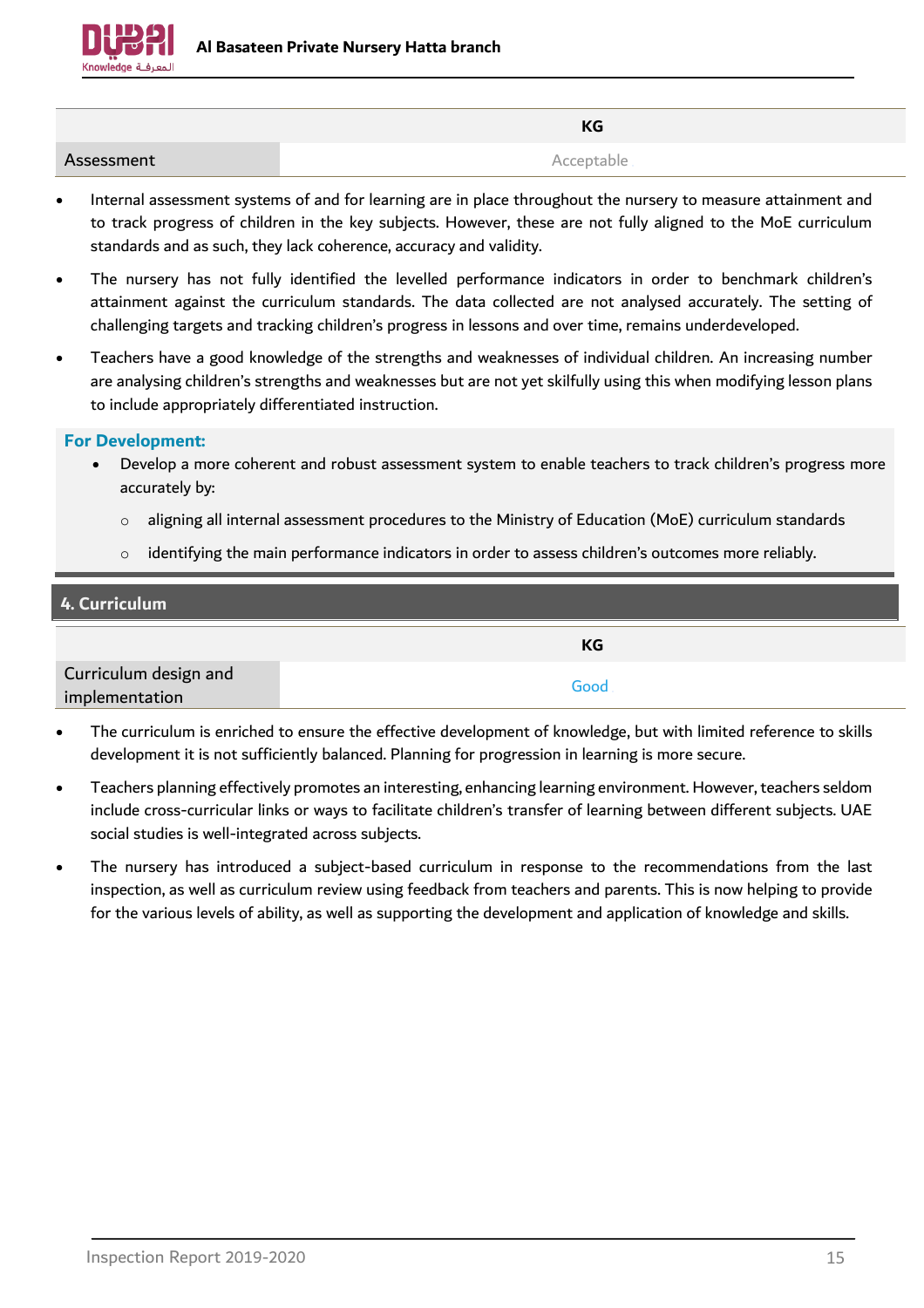

**KG**

**Curriculum adaptation** and **Acceptable** 

- The nursery has recently modified the curriculum for all subjects to meet the needs of different groups of children. Positive impacts on children's learning are merging. However, there remain inconsistencies in effectively planning for all groups, including for students of determination and lower achievers.
- The nursery offers a range of activities and experiences designed to motivate and inspire all children. The introduction of learning corners for children to explore and discover independently is still evolving. A regular programme of trips and visits enhances children's academic and personal development.
- The curriculum provides links to UAE culture and society with timetabled sessions for UAE social studies. This provides children with effective, regular and successful enhancement of their understanding of the heritage and culture of the UAE.

- Ensure that the entire curriculum provides children with opportunities to improve their learning.
- Use cross-curricular links more skilfully, to assist the transfer of learning skills between subjects.
- Enhance teachers' understanding of different ability groups and how to modify the curriculum to meet children's needs.

| 5. The protection, care, guidance and support of students                              |                              |
|----------------------------------------------------------------------------------------|------------------------------|
|                                                                                        | КG                           |
| Health and safety,<br>including arrangements for<br>child protection /<br>safeguarding | Very good $\mathbf{\hat{T}}$ |

- The nursery has a range of policies and procedures, including those of child protection and safe school transport, to ensure the safety of children at all times. Leadership is proactive in responding to any issues that arise, such as the lack of seat belt usage on the buses. The Road Transport Authority (RTA) and the local police make regular presentations to children regarding keeping safe and being safety conscious.
- Staff actively supervise children at all times from arrival to the nursery, throughout the day, and until bus departure. Healthy foods and hygiene are topics that are highlighted to ensure that children fully understand the importance of living a healthy life and making healthy choices.
- Almost all parents believe their children are safe and well cared for. The nursery fences ensure that the premises are secured. Newly purchased, good quality, purpose-built furniture for young children underpins an increasingly positive learning environment.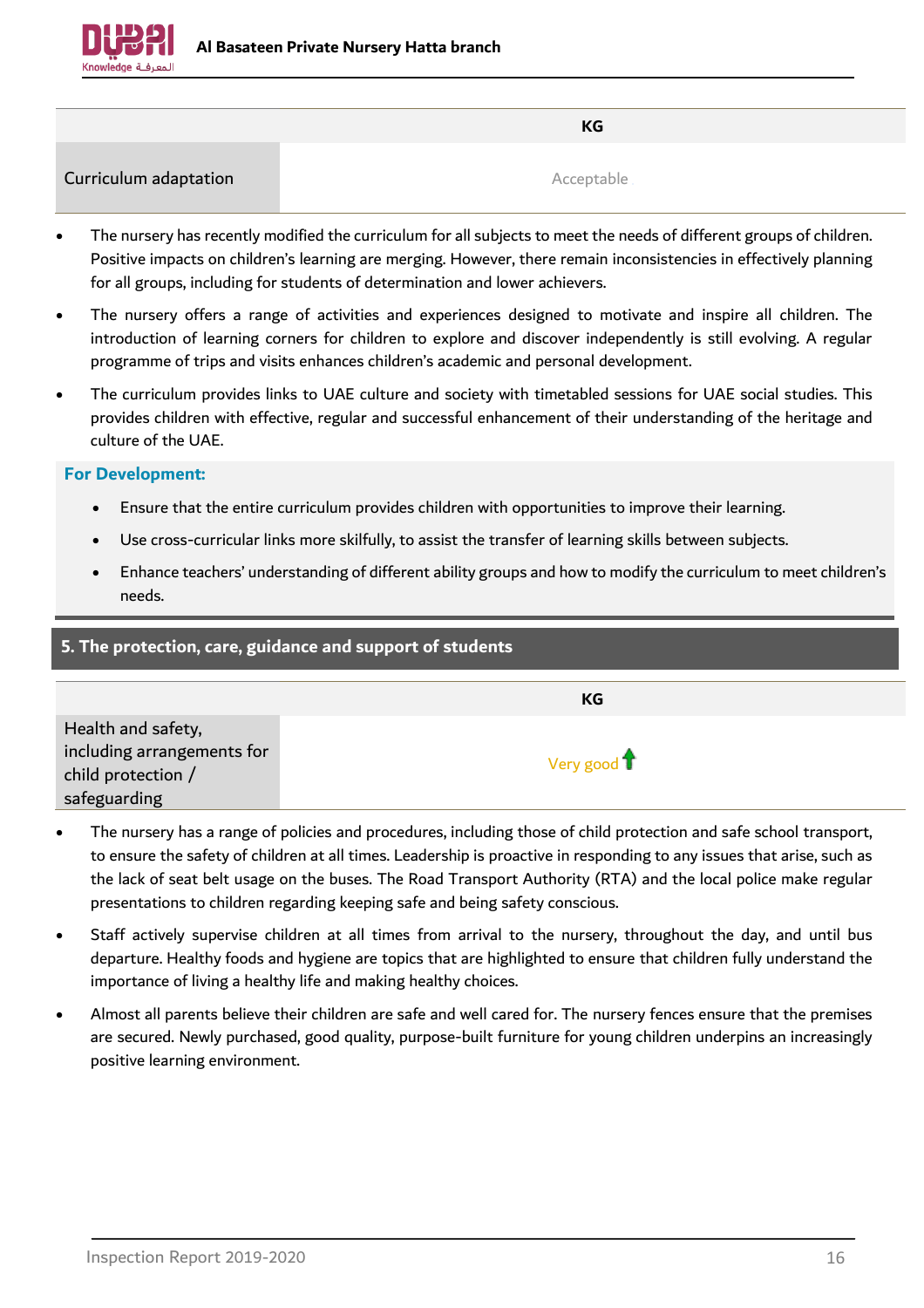

|                  | KG                |
|------------------|-------------------|
| Care and support | Good <sup>1</sup> |

- Nursery staff demonstrate warm, affectionate care for children, which results in very strong and trusting relationships between children and staff. Behaviour is increasingly well-managed, with sensitive support for children who very occasionally find it hard to co-operate. Improving attendance levels are well-supported by careful checks and the effective follow-up of children's absence.
- The nursery's identification of children's learning needs is accurate, overall. Effective support for children of determination is provided both in class and in the nursery's attractive support area. There is scope to develop provision for children with particular gifts or talents.
- Teachers supportive interventions help children's academic, personal and social development. The school monitors children's health and well-being with great care. Teachers and parents work together to support the children to thrive. There are particularly well- developed lines of communication.

• Develop more robust systems for the identification and support for children who may have particular gifts and talents and provide activities that challenge them in their learning.

### **Inclusion of students of determination**

Provision and outcomes for students of determination  $\overline{\mathbf{f}}$  Acceptable  $\overline{\mathbf{f}}$ 

- The Leaders' clear vision and direction ensures effective advice to class teachers, and more effective interventions and outcomes for students of determination, especially in Arabic. Governors support improvements to levels of provision for students of determination by improvements to facilities and resources in the newly renovated premises.
- The nursery's procedures to identify students' barriers to learning are effective overall. They are less evident for the identification of those with gifts and talents. Individual education plans (IEPs) are effective teachers guides. They provide appropriately measurable learning targets and detail suitable support strategies.
- Parents are active partners in their children's education and are included in the reviews of IEP's. There is effective sharing of nursery and parent perspectives and of advice. Parents value the nursery's inputs to support their children's progress.
- Well-focused support in the nursey's learning centres includes children's use of learning technologies. In-class support is often effective, for example in Arabic. The overall quality of modification remains positive. However, effective assessment practice across the key subjects is not consistently applied.
- The nursey's small number of identified students of determination make at least acceptable progress in their learning and personal development. Provisions and targets in IEPs make a positive contribution to children's progress. The personal development target for greater independence of learning is slowing being achieved.

- Identify children with gifts and talents and support them with suitable interventions.
- Ensure that the personal development targets of children help them to become more independent learners.
- Provide support to help teachers to meet the wide range of learning needs more effectively.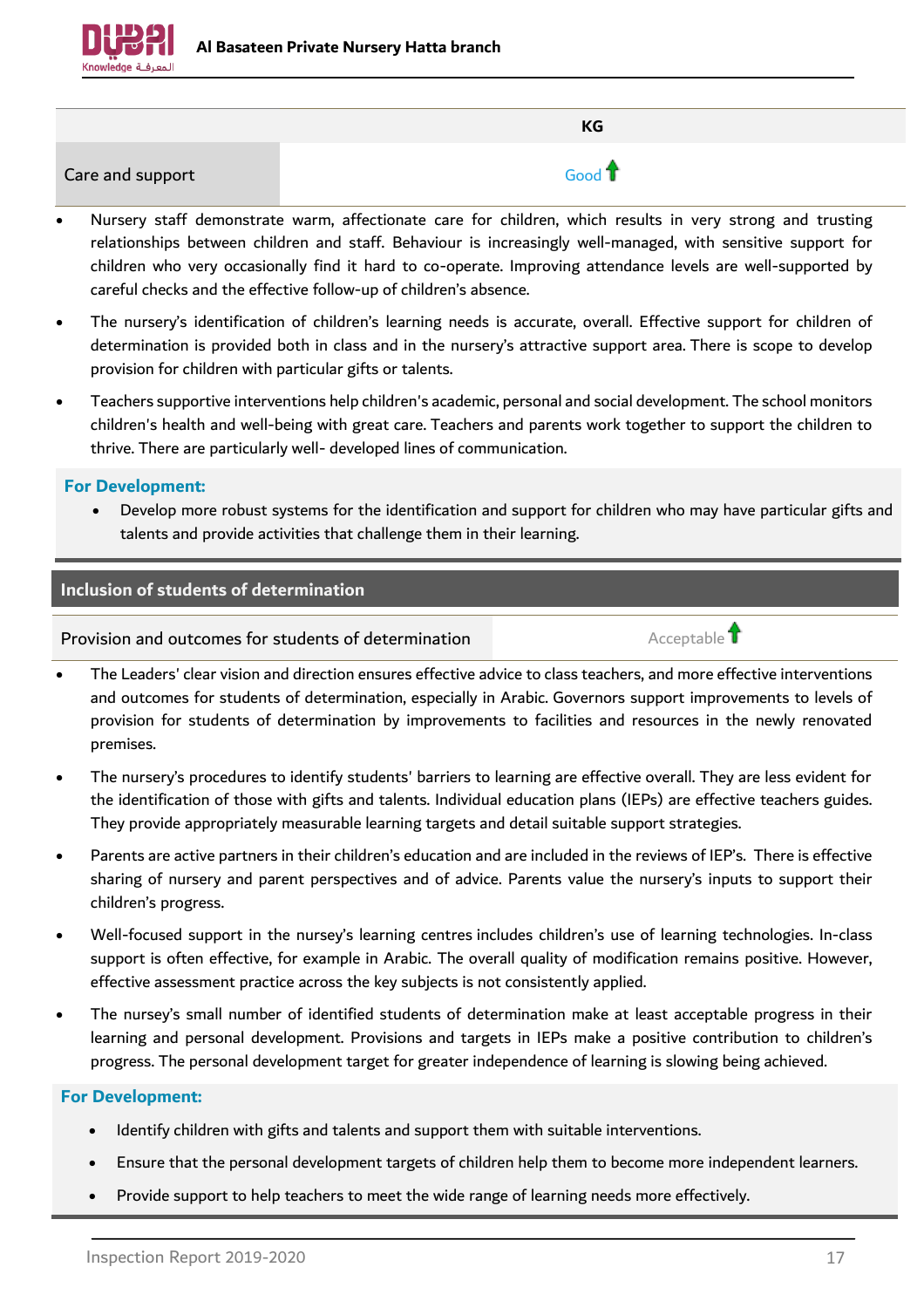

| 6. Leadership and management                    |            |
|-------------------------------------------------|------------|
| The effectiveness of leadership                 | Good       |
| School self-evaluation and improvement planning | Acceptable |
| Parents and the community                       | Very good  |
| Governance                                      | Acceptable |
| Management, staffing, facilities and resources  | Good       |

- The principal is beginning to influence positive changes in the relatively short time since assuming the role. Leaders are committed to the UAE priorities and in becoming an inclusive nursery. They demonstrate a secure understanding of the requirements for the nursery's next steps for improvement. The nursery has improved its provision for the care, protection and support of its children since the last inspection.
- Leaders begin to have a better understanding of the children's overall strengths in achievement and recognise the areas that require improvement. However, the nursery's assessment data and analyses are not sufficiently accurate to reliably inform the nursery's self-evaluation processes and help guide its improvement planning.
- The nursery engages parents extremely well as partners in their children's education. Effective communications keep parents well-informed about their children's learning. Social media groups, linked to individual classes, provide two-way interactions between nursery and home. Parents value the frequent and regular reports they receive about their children's learning and personal development. The nursery's community outreach programme is very well-developed. Teachers and parents, working together, support children's involvement in wide-ranging charitable activities and national celebrations.
- The governing board includes Women's Association members. Governors ensure that qualified teachers and leaders are employed, and they support the provision of resources to address areas that require improvement.
- The nursery's daily routines run smoothly, from the warm and welcoming morning reception to the end-of-day farewells and departures. The recently refurbished, and brightly furnished accommodation, supports children's learning and personal development. Learning technology has been supplemented with smartboards and an IT suite together with portable devices. In-class resources include motivating and engaging learning aids such as boyfriendly phonics materials. The centrally located library displays attractive story books alongside graduated reading books aligned to curricular provision.

- Ensure that all teachers promote creativity and learning by discovery.
- Enhance teachers' understanding of the use of assessment data to influence curriculum, teaching, learning and assessment.
- Promote children's independence through the use of library books and their use of portable learning technology and link these students' topics of interest.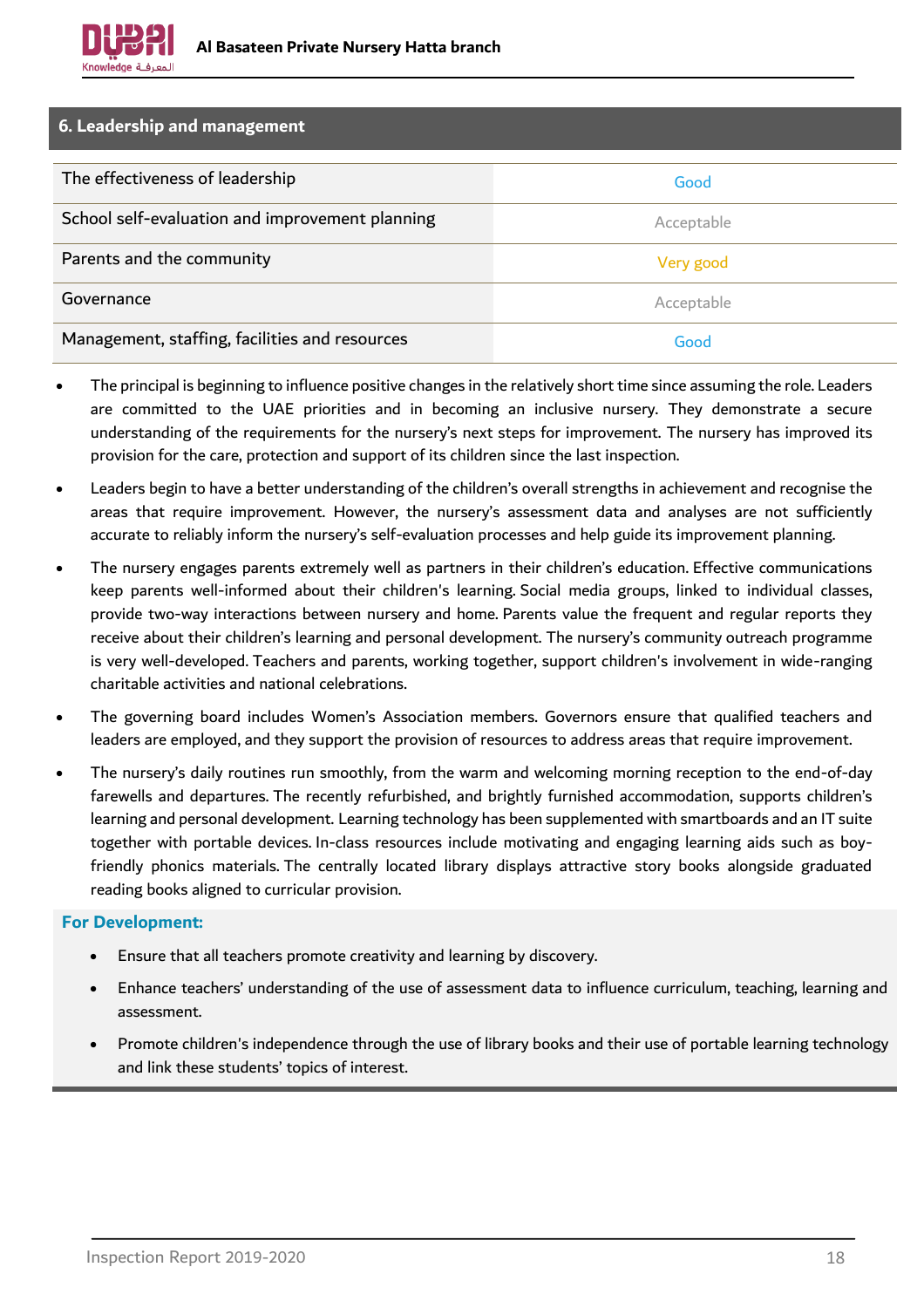

### **Views of parents and students**

<span id="page-18-0"></span>Before the inspection, the views of the parents, teachers and senior secondary students were surveyed. Key messages from each group were considered during the inspection and these helped to form inspection judgements.



| <b>Students</b> | Not applicable                                                                                                                                                                                                                                                                                                                                                                                                                               |
|-----------------|----------------------------------------------------------------------------------------------------------------------------------------------------------------------------------------------------------------------------------------------------------------------------------------------------------------------------------------------------------------------------------------------------------------------------------------------|
| <b>Parents</b>  | Parents are typically satisfied with the quality of education that the<br>nursery provides for their children. They state that leaders listen to them<br>and act on their views. They feel that their child is safe at the nursery and<br>well cared for. Most parents are involved in their children's learning<br>activities but only a small number do so on a regular basis. These<br>inspection team concur with the parents' comments. |